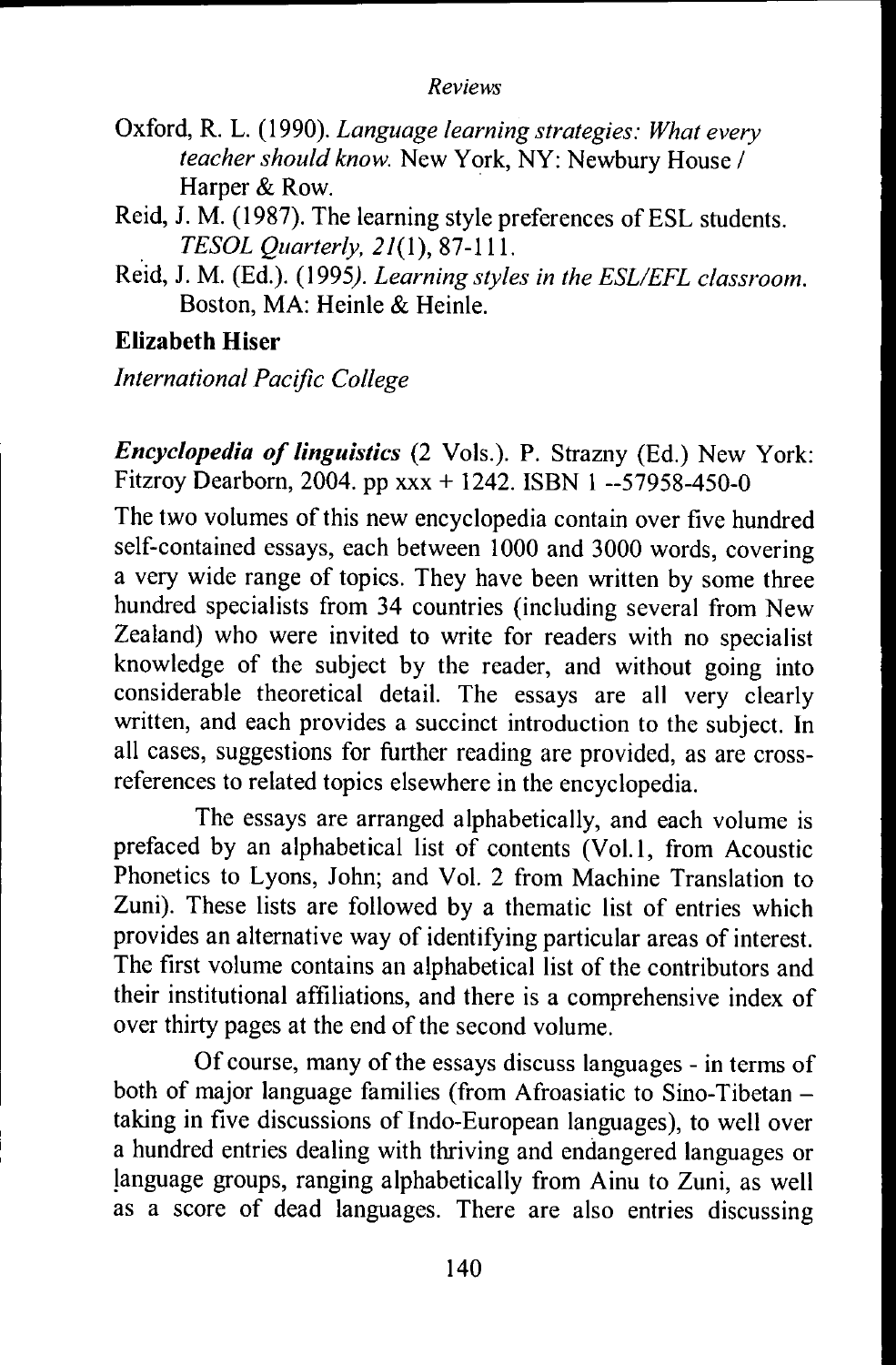## *Reviews*

linguistic issues in some thirty nations or regions. The inclusion in some of these sections of language maps is very helpful.

There are also many entries on general linguistics - lexicon, morphology, phonetics, phonology, pragmatics, semantics, syntax and a number of these major issues are discussed in more detail; for example, there is a general (3000-word) essay on morphology, thirteen shorter (1000-word) entries on related topics  $-$  affixation, compounding, vowel harmony, etc. Pragmatics also has thirteen related essays, phonetics and phonology over twenty, semantics twenty-seven, and syntax thirty.

Also covered in this encyclopedia are the various theoretical approaches to linguistics, with essays on communication theory, historical linguistics, mathematical linguistics, semiotics, etc. One topic that is not allocated a specific entry is areal linguistics (the study of, and into, linguistic areas), which is discussed in the essay on Sprachbund. (I would have thought that an entry on areal linguistics would have dealt with Sprachbund, rather than vice versa - but this is a minor cavil.)

Applied linguistics is dealt with in an overview essay, and in twelve other essays, which cover CALL, forensic linguistics, genre, language planning, literacy, professions, proficiency testing, reading, second language teaching stylistics, teaching curricula and teaching methods. (There is also an essay on second language learning, but this is identified in the thematic list of entries under Acquisition, under which heading are also noted acquisition theories, bilingual acquisition, developmental stages and language socialisation.

There are entries relating to over seventy prominent linguistics, each of which comprises an essay on the intellectual contribution each has made to the particular field of academia, a short biographical summary, and a list of their key works. Of particular interest in these essays are the references to other linguists who had a key influence on the thinking of the subject of the entry; these enable reader to make useful historical connections between seminal thinkers in the various fields.

The above summary should indicate the comprehensive scope of this new encyclopedia, and it is worth emphasising that the topic coverage, deliberately limited content in each essay, the style of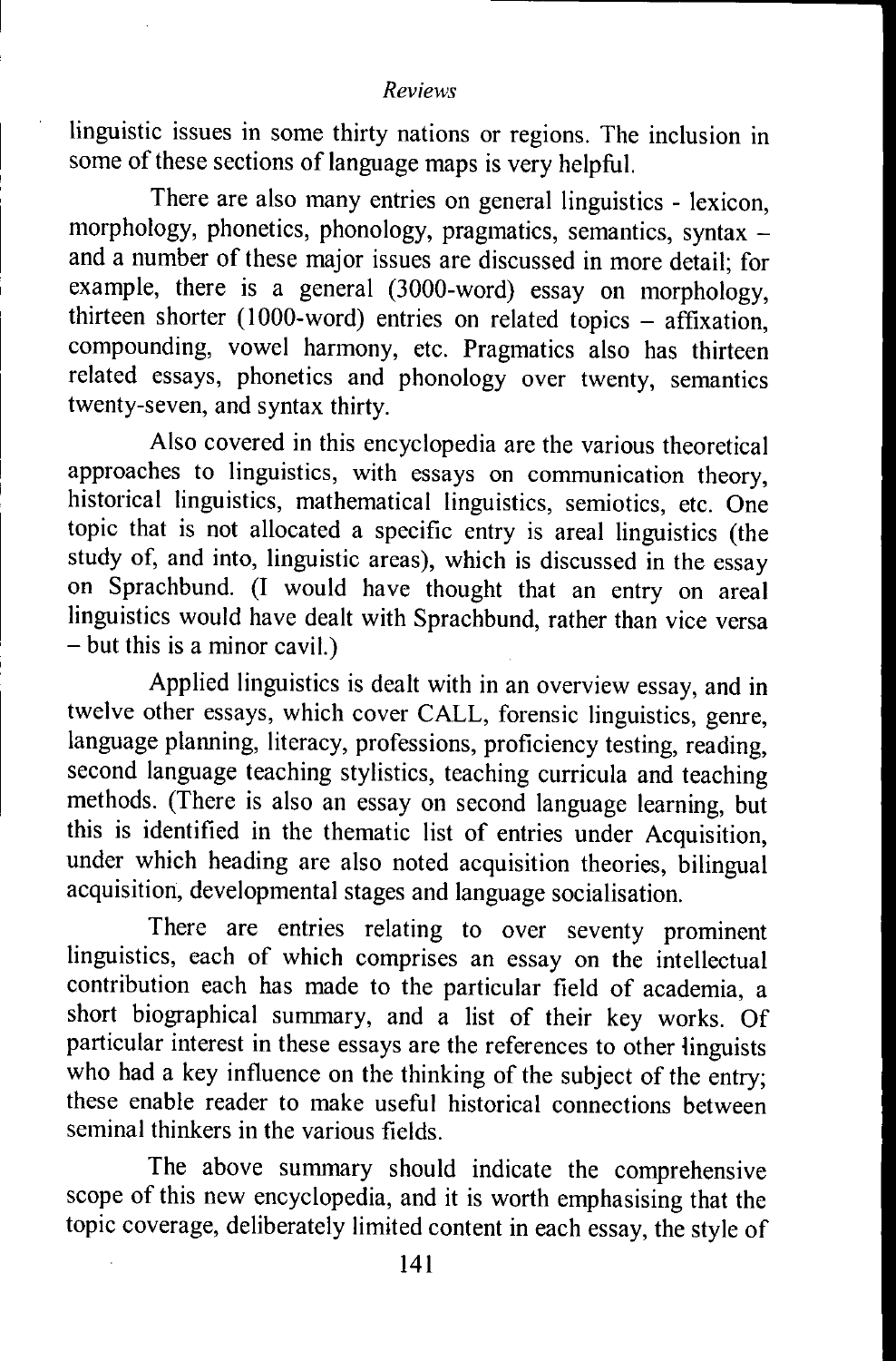### *Reviews*

writing and the design features all ensure that the work is very reader-friendly. In his introduction, the editor suggests that these volumes will "bridge the gap between professional linguists and the general public" (p. xxix) and in my view this is an entirely reasonable aim, and one that is most likely to be attained. I will certainly recommend this encyclopedia to both graduate and undergraduate students of linguistics and apphed linguistics as a useful entry point for an initial understanding of the multifarious aspects of the world of language. More than this, I would say that it will be a valuable resource for professional and academic (applied) linguists who wish to know something about the often seemingly arcane activities that engage the interest of their colleagues across the corridor, at the university down the road, or across the conference floor.

So, who will buy this encyclopedia? I cannot imagine that many university students  $-$  or staff  $-$  will delve into their pockets to buy personal copies, but I strongly recommend that copies be bought by departmental and institutional libraries so that the valuable information contained in this encyclopedia can be readily accessed. For those who wish to have an even more comprehensive overview, the second edition of Elsevier's fourteen-volume *Encyclopedia of language and linguistics,* (edited by Keith Brown) is now available at SUS 5600.

## **Roger Barnard**

*University of Waikato*

**An introduction to applied linguistics.** N. Schmidtt (Ed).London: Arnold, 2002. Pp. viii + 344. ISBN 0340-76419-8

The breath of applied linguistics has expanded from the typical lexical based areas such as lexicology, discourse analysis particularly doctor-patient communication, English for Specific Purpose, genre analysis, gender difference in verbal communication, written and oral discourse to more anthropological based areas such as linguistic competency of savants, language pathology like aphasia, neuron firing and language acquisition, and animal and language; particularly apes that eomprehend language such as Kanzi the bonobo at Georgia State University.